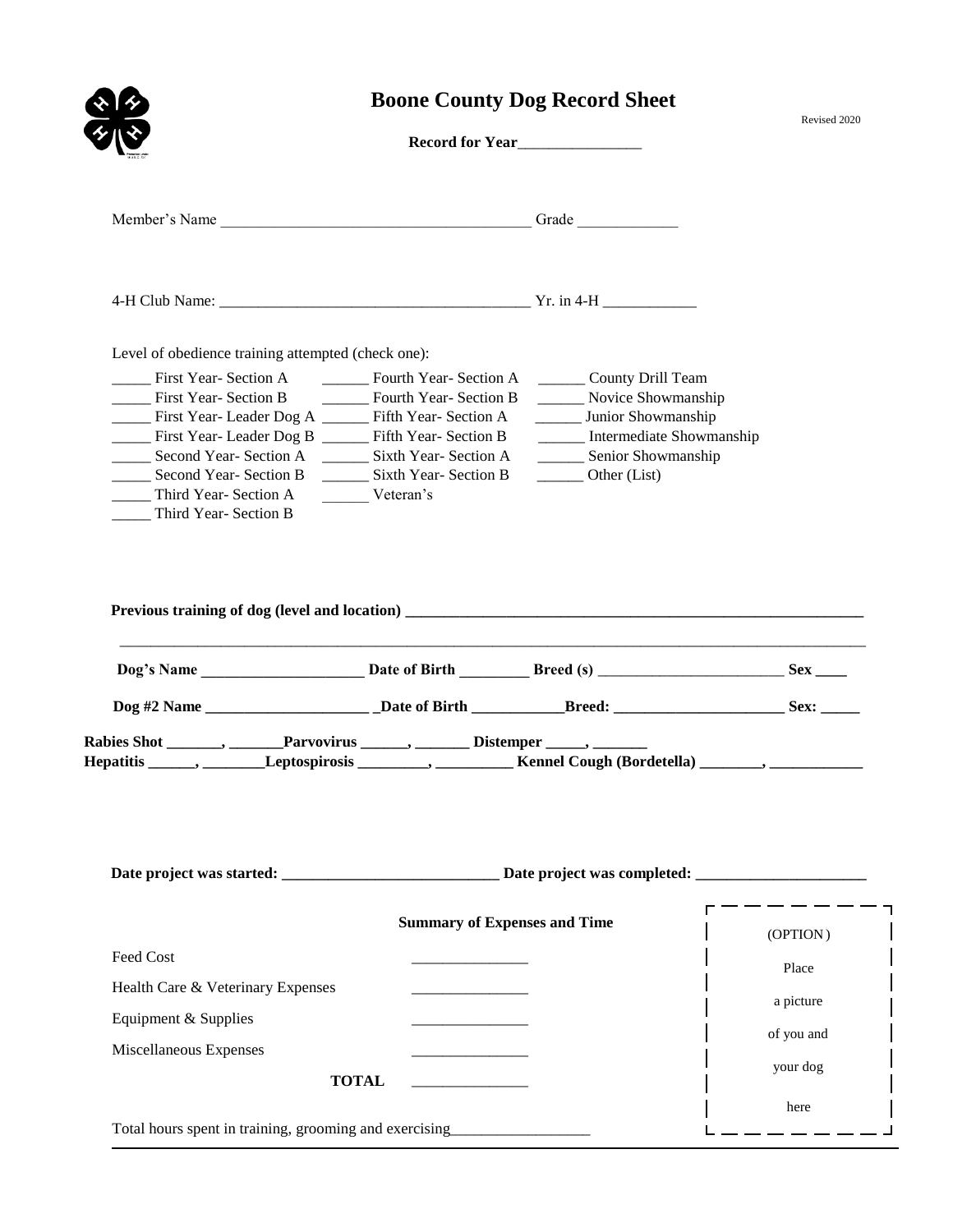## **DOG MANAGEMENT WORKSHEETS**

- 1. The following tables are designed to be a diary of expenses and should be completed on the day of each purchase. Use additional sheets as necessary.
- 2. If you have more than one dog, prorate the cost and enter only the portion used by this dog.
- 3. Transfer the total to the Summary of Expenses.

| <b>FEED COST</b> |                                       |  |  | brush, dish, toys, beauty aids, dog house, etc.) |  |
|------------------|---------------------------------------|--|--|--------------------------------------------------|--|
|                  |                                       |  |  |                                                  |  |
|                  |                                       |  |  |                                                  |  |
|                  |                                       |  |  |                                                  |  |
|                  |                                       |  |  |                                                  |  |
|                  |                                       |  |  |                                                  |  |
|                  |                                       |  |  |                                                  |  |
|                  |                                       |  |  |                                                  |  |
|                  |                                       |  |  |                                                  |  |
|                  |                                       |  |  |                                                  |  |
|                  |                                       |  |  |                                                  |  |
|                  |                                       |  |  |                                                  |  |
|                  |                                       |  |  |                                                  |  |
|                  |                                       |  |  |                                                  |  |
|                  | $\alpha$ $\alpha$ $\pi$<br>$\sqrt{2}$ |  |  | TOMI T AOM                                       |  |

HEALTH CARE & VETERINARY EXPENSES: (Shots, neutering, medicine, routine check-up, etc.) EQUIPMENT & SUPPLIES: (Leash, collar, comb,

TOTAL FEED COST | TOTAL COST

## MISCELLANEOUS EXPENSES:

(Dog tax, transportation, clipping and grooming, etc.)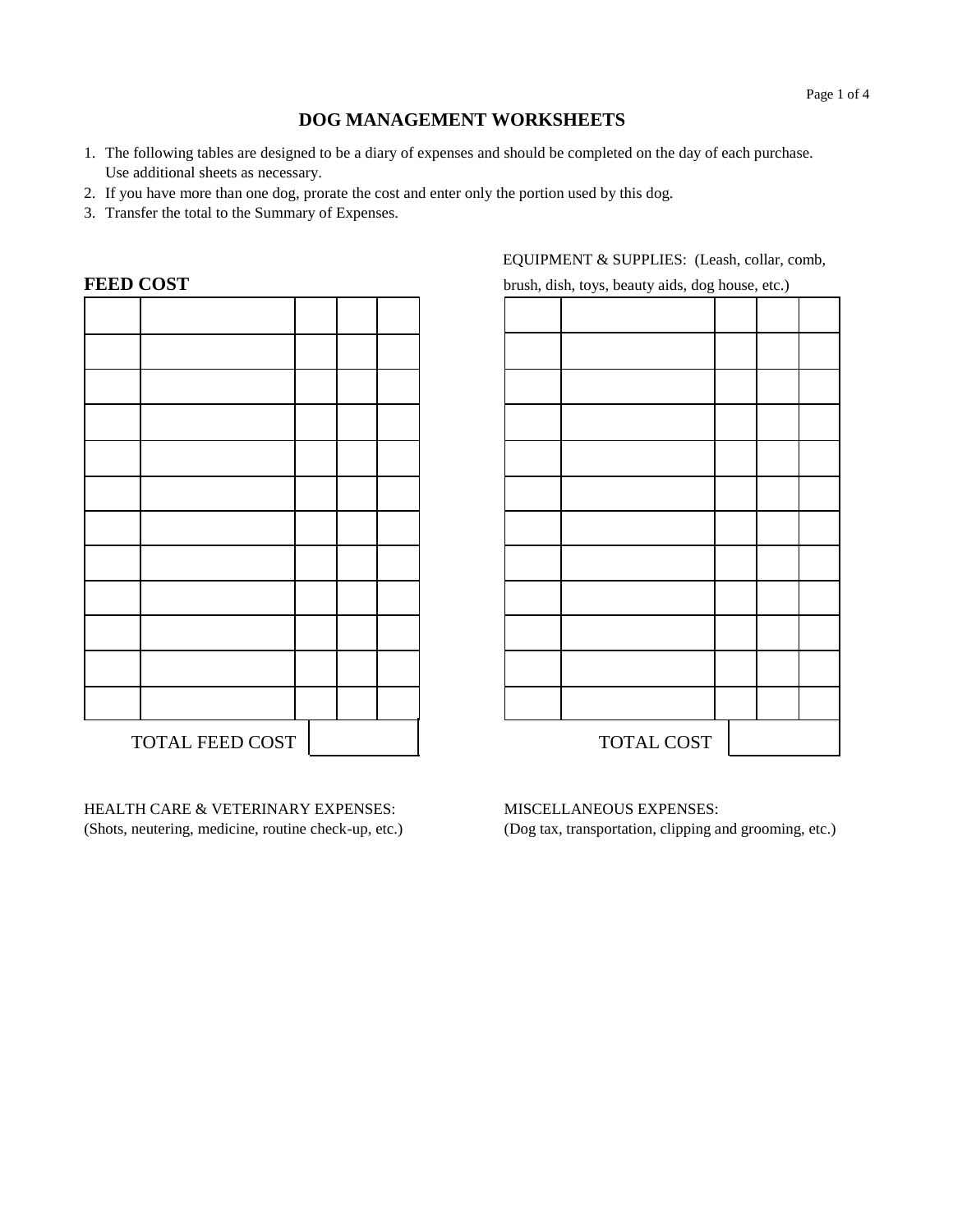| TOTAL FEED COST |  | TOTAL COST |  |  |
|-----------------|--|------------|--|--|

Page 2 of 4

**Workshops and/or clinics in which you have participated with your 4-H dog this year**

| Date | Topic(s) | Location |  |  |
|------|----------|----------|--|--|
|      |          |          |  |  |
|      |          |          |  |  |
|      |          |          |  |  |
|      |          |          |  |  |
|      |          |          |  |  |

**Shows/exhibits in which you have participated with your dog this year**

| Date | Location | Class | Score Placing | Premiums |
|------|----------|-------|---------------|----------|
|      |          |       |               |          |
|      |          |       |               |          |
|      |          |       |               |          |
|      |          |       |               |          |
|      |          |       |               |          |
|      |          |       |               |          |

**Time Record**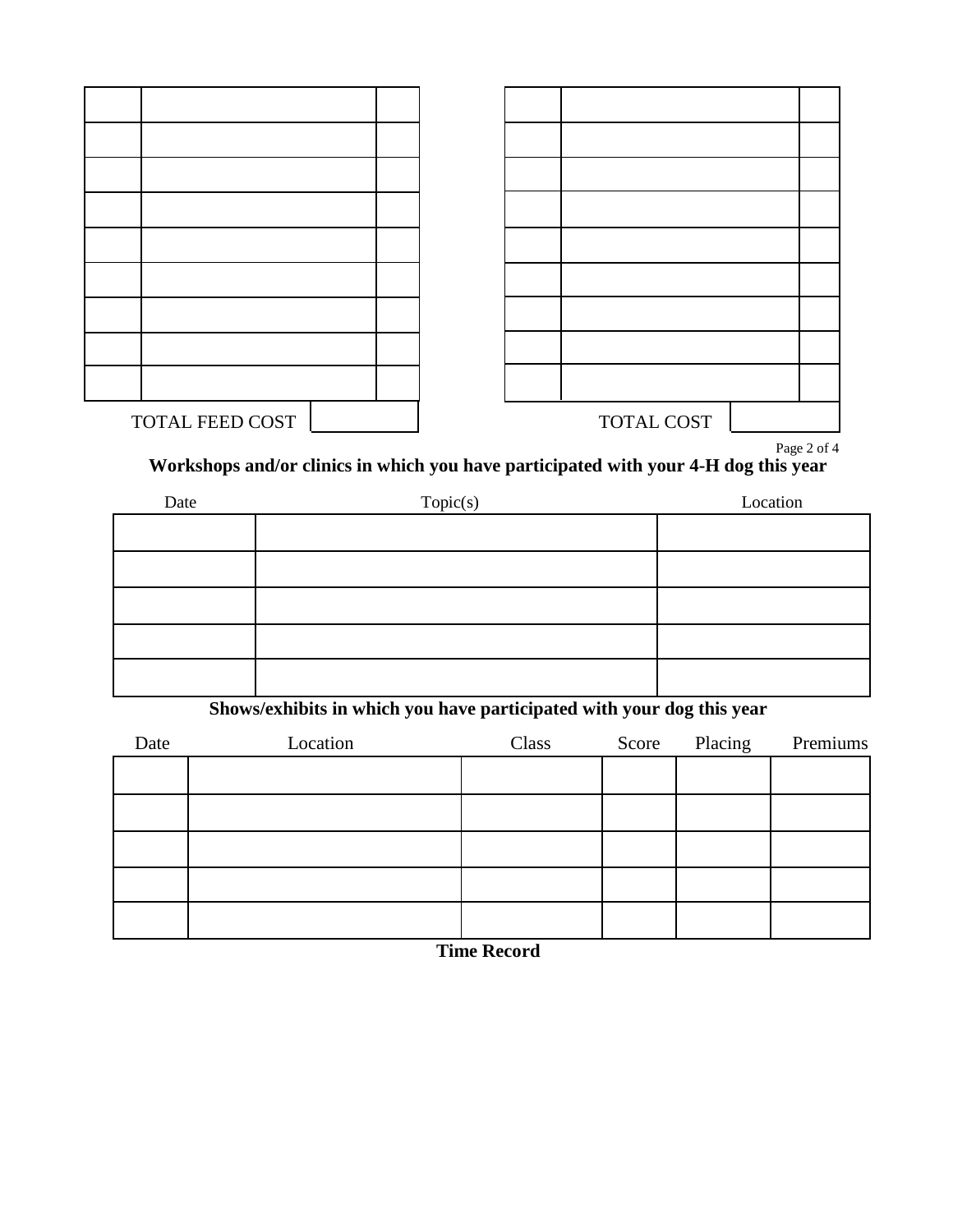| Month   | <b>Hours Spent Training</b> | <b>Hours Spent Grooming</b> | <b>Hours Spent Exercising</b>        |
|---------|-----------------------------|-----------------------------|--------------------------------------|
|         |                             |                             |                                      |
|         |                             |                             |                                      |
|         |                             |                             |                                      |
|         |                             |                             |                                      |
|         |                             |                             |                                      |
|         |                             |                             |                                      |
|         |                             |                             |                                      |
|         |                             |                             |                                      |
|         |                             |                             |                                      |
|         |                             |                             |                                      |
|         |                             |                             |                                      |
|         |                             |                             |                                      |
| TOTALS: |                             |                             | <b>GRAND</b>                         |
|         |                             |                             | <b>TOTAL</b><br>$D_{0.02}$ $2.6$ $4$ |

Page 3 of 4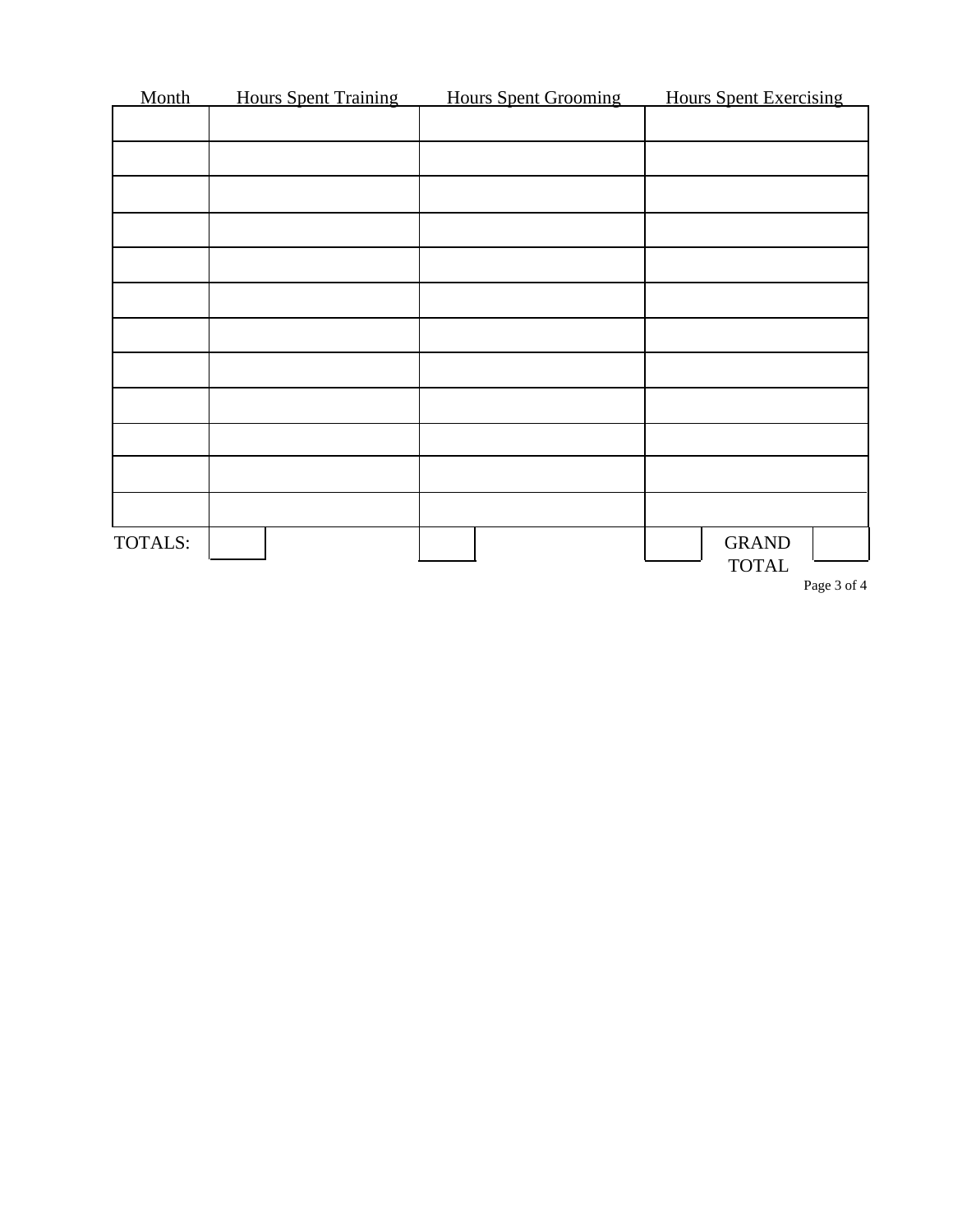## **GLOSSARY OF TERMS**

**Angulation.** Angle made by bones at a joint, as "shoulder angulation" or "hock and stifle angulation." **Apple Head**. Rounded or domed skull.

**Bat Ear**. Carried erect, rounded tip.

**Beard.** Tuft of hair under the jaw or chin.

**Belton.** Two colors on one hair, as Orange Belton or Blue Belton in English Setters.

**Bite.** Said of the teeth. Perfect bite usually means that the upper and lower front teeth meet evenly, or like the blades of scissors.

**Blaze.** Streak of color between the eyes.

**Brindle.** Streakings of color on a darker ground color.

**Brisket.** The chest or rib cage between and just behind the front legs.

**Canine Teeth**. The four sharp-pointed cutting teeth, sometimes called "tusks." Upper canines are called the "eyeteeth."

**Chops.** Lower cheeks.

**Clip.** The pattern or style of clip placed on a dog, such as a Poodle.

**Close-Coupled.** Dog with a short loin and back.

**Conformation**. The structure and form of a dog as defined by its standard.

**Cow-Hocked.** Said of a dog whose rear pasterns and paws point outward with the hock joints close to each other.

**Crop**. Refers to trimming of a dog's ears.

**Croup**. The area of the back where the tail joins the body.

**Cur.** A mongrel dog of no breed identity.

**Dam**. The mother of puppies. The male is the "sire."

**Dewclaws**. Useless, extra toes set higher on the leg than useful ones and on the inside. Some breeds require two such extra toes on each hind leg.

**Dewlap.** Loose fold of skin under the chin of some dogs.

**Dish-faced.** When the top jaw line is concave--the opposite of Roman-nosed.

**Dock.** To shorten or remove a dog's tail.

**Down In Pastern.** Said of a dog whose pastern is weak, making a pronounced angle between the paw and front knee.

**Feather**. Fringe of hair on legs and tail.

**Fiddle Front**. Bowed front legs, with elbows out from body, knees close together, and toes pointing out.

**Flews**. Loose-hanging lips, as in Bulldogs.

**Front.** Said of the chest and legs of the dog when viewed from the front.

**Gait.** Method of walking. Used as a command, as "gait your dog."

**Grizzle**. Gray, or pepper-and-salt colors.

**Haw.** The red membrane around the eye.

**Height**. The perpendicular measurement of the dog from the ground to the highest point of the shoulders or withers.

**Hock.** Joint formed by second thigh and back pastern.

**In-breeding**. Breeding of closely related animals, such as mother to son, brother to sister.

**Incisors.** Front teeth of each jaw between the canines.

**Knee.** Foreleg joint between elbow and foot. Hind-leg joint between tibia and femur.

**Leather.** The ear flap of hounds and spaniels.

**Litter.** Puppies born to a bitch in one group.

**Loins**. The sides between the ribs and hipbones.

**Mask.** Dark color on the muzzle, as in Boxers, Great Danes.

**Merle.** Gray base color with darker center, as Blue Merle Collies.

**Muzzle.** The jaws, lips and nose.

**Neuter.** An animal who's sexual organs have been removed.

**Occiput.** Bump at the top rear of the skull in most breeds.

**Out at Elbows.** Elbows turned out from body.

**Pad.** Horny cover of the paw cushion.

Pastern. Part of foreleg between knee and foot, or between the hock joint and paw of the hind leg. Plume. Feathering of the tail. Said of Pekingese, Collies.

**Pom-pom.** Ball of hair left on end of the tail of Poodles.

**Prick Ear.** Ear carried erect.

**Puppy.** By usage, any dog under one year old.

**Ring Tail.** One that curls into a ring at the end.

**Rose Ear.** Ear which folds back to expose part of inner ear.

**Sable.** Black or very dark brown. Often a lighter shade at base with black tips.

**Screw Tail.** Kinky, twisted tail.

**Shelly.** A flat, narrow body and insufficient depth of chest.

**Sickle Tail.** Tail curved up into sickle fashion.

**Smooth Coat.** Short, flat coat.

**Snipy.** Narrow, short muzzle insufficient to balance skull.

**Spay.** To remove ovaries and prevent having puppies.

**Splay Foot.** A flat foot with toes spread, little cushion, and often with nails growing crookedly.

**Squirrel Tail.** Curving forward over the back.

**Stand-Off Coat.** The outer coat stands straight out from the body.

**Stern.** The tail.

**Stifle.** The joint formed by the upper and lower thighs.

**Stop.** The area between the eyes and between the skull and muzzle.

**Straight Shoulders.** Poor angulation of shoulder bones.

**Sway-Back.** A concave top line between withers and hips.

**Testicle.** The sperm producing organ of the male dog.

**Tri-color.** Dogs of three colors, usually black, tan, and white.

**Tuck-up.** Abdomen drawn up tight to loins.

**Tulip Ears.** Carried erect with tips falling forward.

**Undershot.** Under jaw longer than upper, projecting lower teeth beyond upper. The opposite of overshot.

**Walleye.** Blue eye as in Blue Merle Collies, Harlequin Danes, Dalmatians. Sometimes called china eye.

**Withers.** Top of shoulder blades at junction of neck.

**Books for Reference:** *The Complete Dog Book (1972), published by the American Kennel Club, 51 Madison Avenue, New York, NY 10010. The Dog Dictionary by Edwin Megargee.*